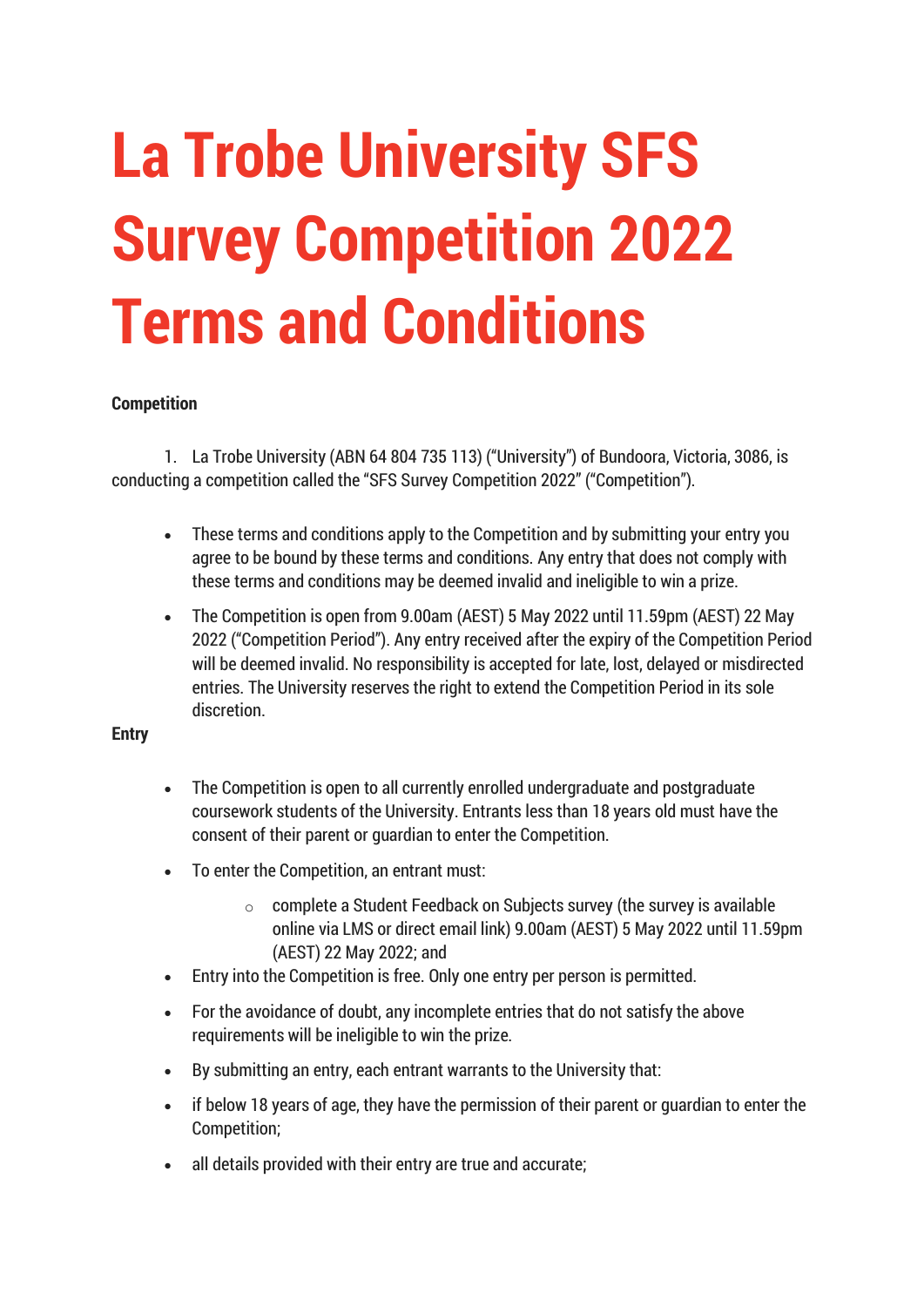- the entrant will comply with these Terms and Conditions;
- their entry, and the University's use of their entry, will not:
- infringe any person's copyright or other intellectual property rights;
- infringe any person's privacy rights or any applicable privacy laws; or
- breach any other laws.
- Each entrant grants to La Trobe a perpetual, royalty-free licence to use, reproduce, publish and communicate their entry, including a right to sublicense it to other parties (including posting on La Trobe's social media accounts, in any format for the purpose of the Competition and for La Trobe's marketing and promotional purposes.

## **Judging and Prizes**

1. The University will select up to 10 winners at random at the end of the Competition Period.

("Prize Winners").

- 1. The prizes will consist of 10 x Visa cards of \$100 plus activation fee (each valued at \$105.95).
- 2. The prizes cannot be redeemed for cash.
- 3. The Prize Winners will be notified by email sent to their University student email account by 12 June 2022 with instructions for collecting their prizes. The Prize Winners will also be announced on the University's MyLaTrobe website.
- 4. The decision of the University regarding the Prize Winners is final and will be binding on each entrant. No correspondence or communications will be entered into. If after reasonable efforts a Prize Winner cannot be contacted, cannot accept a prize or is deemed to be ineligible to enter the Competition, the University reserves the right to select a different Prize Winner.
- 5. If any event prevents or hinders the Competition or the University's ability to deliver a prize, the University may in its absolute discretion cancel the Competition, select another Prize Winner or provide a similar prize of equivalent value.
- 6. The University may refuse to award a prize, or seek its recovery, in the event of the relevant entrant's fraud, dishonesty, or non-entitlement under, or breach of, these terms and conditions.

## **Personal Information**

1. Each entrant consents to the University using any personal information supplied or connected with their entry for the purposes of the Competition and for the University's marketing and promotional purposes. The University handles personal information in accordance with its Privacy Policy and Procedure which is available at: www.latrobe.edu.au/privacy

### **Disclaimer and Liability**